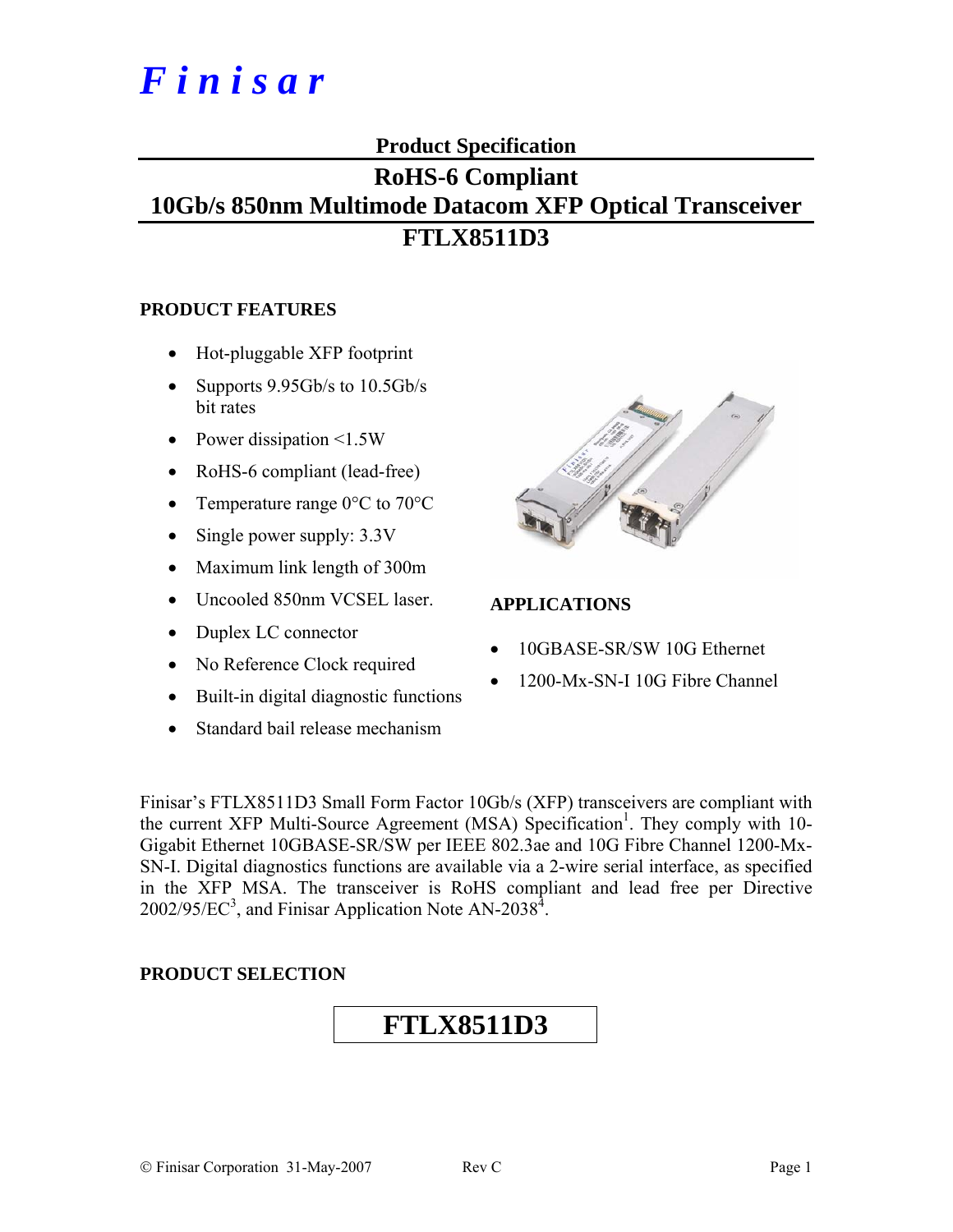#### **I. Pin Descriptions**

| Pin             | Logic          | <b>Symbol</b>    | <b>Name/Description</b>                                       | Ref.           |
|-----------------|----------------|------------------|---------------------------------------------------------------|----------------|
| 1               |                | <b>GND</b>       | Module Ground                                                 | 1              |
| $\overline{2}$  |                | VEE5             | Optional -5.2 Power Supply - Not required                     |                |
| $\overline{3}$  | LVTTL-I        | Mod-Desel        | Module De-select; When held low allows the module to          |                |
|                 |                |                  | respond to 2-wire serial interface commands                   |                |
| $\overline{4}$  | LVTTL-O        |                  | Interrupt (bar); Indicates presence of an important condition | $\overline{2}$ |
|                 |                | Interrupt        | which can be read over the serial 2-wire interface            |                |
| 5               | <b>LVTTL-I</b> | TX DIS           | Transmitter Disable; Transmitter laser source turned off      |                |
| $\overline{6}$  |                | VCC5             | +5 Power Supply - Not required                                |                |
| $\overline{7}$  |                | <b>GND</b>       | Module Ground                                                 | 1              |
| $\overline{8}$  |                | VCC3             | +3.3V Power Supply                                            |                |
| $\overline{9}$  |                | VCC3             | +3.3V Power Supply                                            |                |
| 10              | LVTTL-I        | <b>SCL</b>       | Serial 2-wire interface clock                                 | $\overline{2}$ |
| 11              | LVTTL-         | <b>SDA</b>       | Serial 2-wire interface data line                             | $\overline{2}$ |
|                 | I/O            |                  |                                                               |                |
| 12              | LVTTL-O        | Mod Abs          | Module Absent; Indicates module is not present. Grounded      | $\overline{2}$ |
|                 |                |                  | in the module.                                                |                |
| $\overline{13}$ | LVTTL-O        | Mod NR           | Module Not Ready; Finisar defines it as a logical OR          | $\overline{2}$ |
|                 |                |                  | between RX_LOS and Loss of Lock in TX/RX.                     |                |
| 14              | LVTTL-O        | RX LOS           | Receiver Loss of Signal indicator                             | $\overline{2}$ |
| $\overline{15}$ |                | <b>GND</b>       | Module Ground                                                 | $\mathbf{1}$   |
| 16              |                | <b>GND</b>       | Module Ground                                                 | $\mathbf{1}$   |
| $\overline{17}$ | $CML-O$        | RD-              | Receiver inverted data output                                 |                |
| $\overline{18}$ | $CML-O$        | $RD+$            | Receiver non-inverted data output                             |                |
| $\overline{19}$ |                | <b>GND</b>       | Module Ground                                                 | $\mathbf{1}$   |
| $20\,$          |                | VCC <sub>2</sub> | +1.8V Power Supply - Not required                             |                |
| 21              | LVTTL-I        | P_Down/RST       | Power Down; When high, places the module in the low           |                |
|                 |                |                  | power stand-by mode and on the falling edge of P_Down         |                |
|                 |                |                  | initiates a module reset                                      |                |
|                 |                |                  | Reset; The falling edge initiates a complete reset of the     |                |
|                 |                |                  | module including the 2-wire serial interface, equivalent to a |                |
|                 |                |                  | power cycle.                                                  |                |
| 22              |                | VCC <sub>2</sub> | +1.8V Power Supply - Not required                             |                |
| 23              |                | <b>GND</b>       | Module Ground                                                 | $\mathbf{1}$   |
| $\overline{24}$ | PECL-I         | RefCLK+          | Reference Clock non-inverted input, AC coupled on the         | $\overline{3}$ |
|                 |                |                  | host board - Not required                                     |                |
| 25              | PECL-I         | RefCLK-          | Reference Clock inverted input, AC coupled on the host        | $\overline{3}$ |
|                 |                |                  | board - Not required                                          |                |
| 26              |                | <b>GND</b>       | Module Ground                                                 | 1              |
| 27              |                | <b>GND</b>       | Module Ground                                                 | 1              |
| 28              | CML-I          | TD-              | Transmitter inverted data input                               |                |
| 29              | CML-I          | $TD+$            | Transmitter non-inverted data input                           |                |
| 30              |                | <b>GND</b>       | Module Ground                                                 | 1              |

Notes:

1. Module circuit ground is isolated from module chassis ground within the module.

2. Open collector; should be pulled up with 4.7kΩ – 10kΩ on host board to a voltage between 3.15V and 3.6V.

3. A Reference Clock input is not required by the FTLX8511D3. If present, it will be ignored.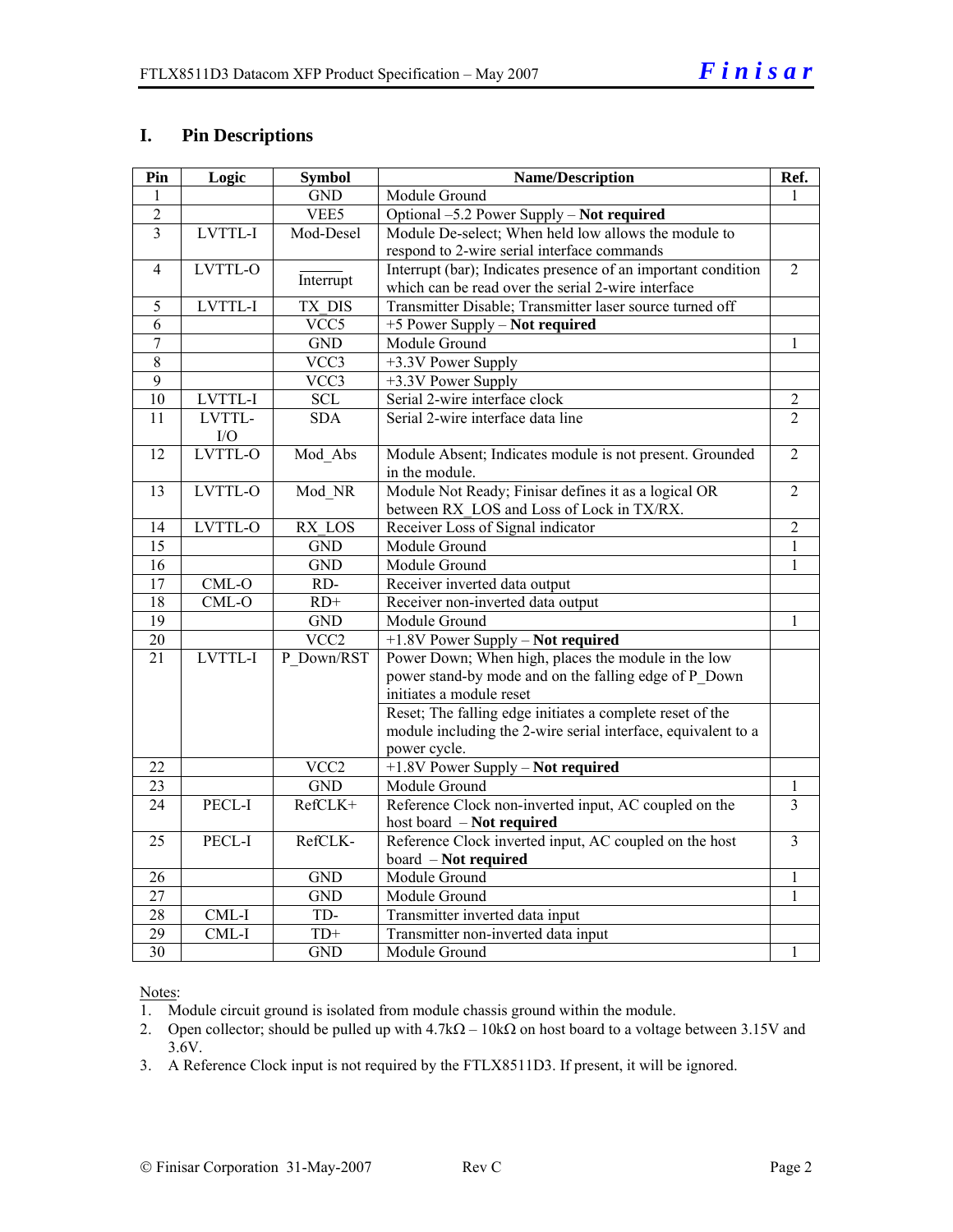



### **II. Absolute Maximum Ratings**

| <b>Parameter</b>           | Svmbol   | Min    | Typ | <b>Max</b> | Unit    | Ref. |
|----------------------------|----------|--------|-----|------------|---------|------|
| Maximum Supply Voltage     | Vcc3     | $-0.4$ |     | 4.0        |         |      |
| Storage Temperature        |          | -40    |     |            | $\circ$ |      |
| Case Operating Temperature | m<br>OP. |        |     |            | $\circ$ |      |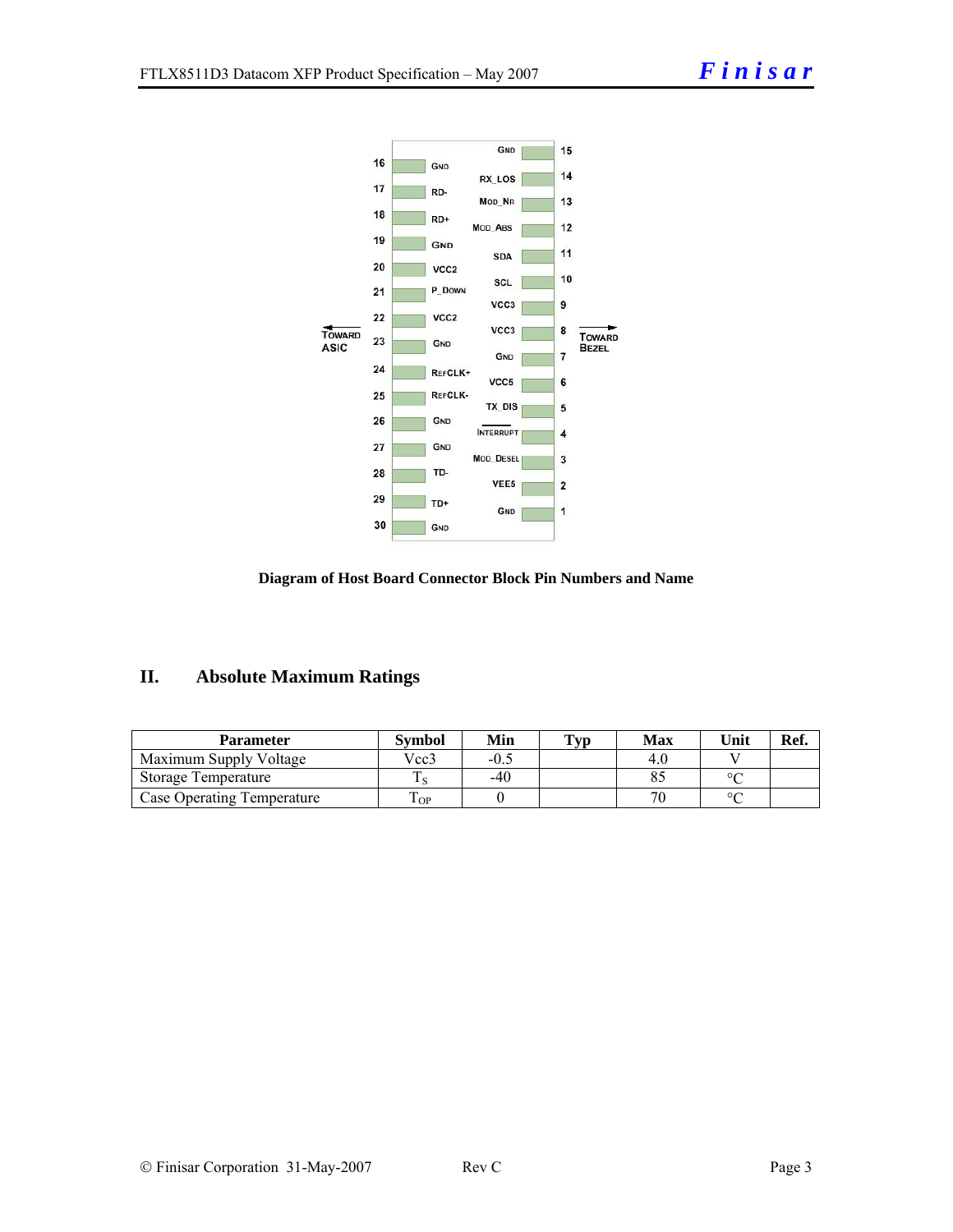| <b>Parameter</b>                    | <b>Symbol</b>          | Min         | <b>Typ</b> | <b>Max</b>       | Unit      | Ref.           |
|-------------------------------------|------------------------|-------------|------------|------------------|-----------|----------------|
| Supply Voltage                      | Vcc3                   | 3.13        |            | 3.45             | V         |                |
| <b>Supply Current</b>               | Icc3                   |             |            | 400              | mA        |                |
| Module total power                  | P                      |             |            | 1.5              | W         | 1              |
| <b>Transmitter</b>                  |                        |             |            |                  |           |                |
| Input differential impedance        | $R_{in}$               |             | 100        |                  | Ω         | 2              |
| Differential data input swing       | Vin, pp                | 120         |            | 1000             | mV        |                |
| Transmit Disable Voltage            | $\rm V_{D}$            | 2.0         |            | Vcc              | V         | 3              |
| Transmit Enable Voltage             | $V_{EN}$               | <b>GND</b>  |            | $GND+0.8$        | V         |                |
| <b>Transmit Disable Assert Time</b> |                        |             |            | 10               | <b>us</b> |                |
| <b>Receiver</b>                     |                        |             |            |                  |           |                |
| Differential data output swing      | Vout, pp.              | 600         | 650        | 800              | mV        | $\overline{4}$ |
| Data output rise time               | $\mathfrak{t}_{\rm r}$ |             |            | 40               | <b>ps</b> | 5              |
| Data output fall time               | $t_{\rm f}$            |             |            | 40               | ps        | 5              |
| <b>LOS</b> Fault                    | $V_{LOS\_fault}$       | $Vec - 0.5$ |            | $Vec_{HOST}$     | V         | 6              |
| <b>LOS</b> Normal                   | $V_{LOS\_norm}$        | <b>GND</b>  |            | $GND+0.5$        | V         | 6              |
| Power Supply Rejection              | <b>PSR</b>             |             |            | See Note 6 below |           | 7              |

#### **III.** Electrical Characteristics ( $T_{OP} = 0$  to 70 °C,  $V_{CC3} = 3.13$  to 3.45 Volts)

Notes:

1. Maximum total power value is specified across the full temperature and voltage range.

2. After internal AC coupling.

3. Or open circuit.

4. Into 100 ohms differential termination.

5.  $20 - 80 \%$ .

6. Loss Of Signal is open collector to be pulled up with a  $4.7k\Omega - 10k\Omega$  resistor to  $3.15 - 3.6V$ . Logic 0 indicates normal operation; logic 1 indicates no signal detected.

7. Per Section 2.7.1. in the XFP MSA Specification<sup>1</sup>.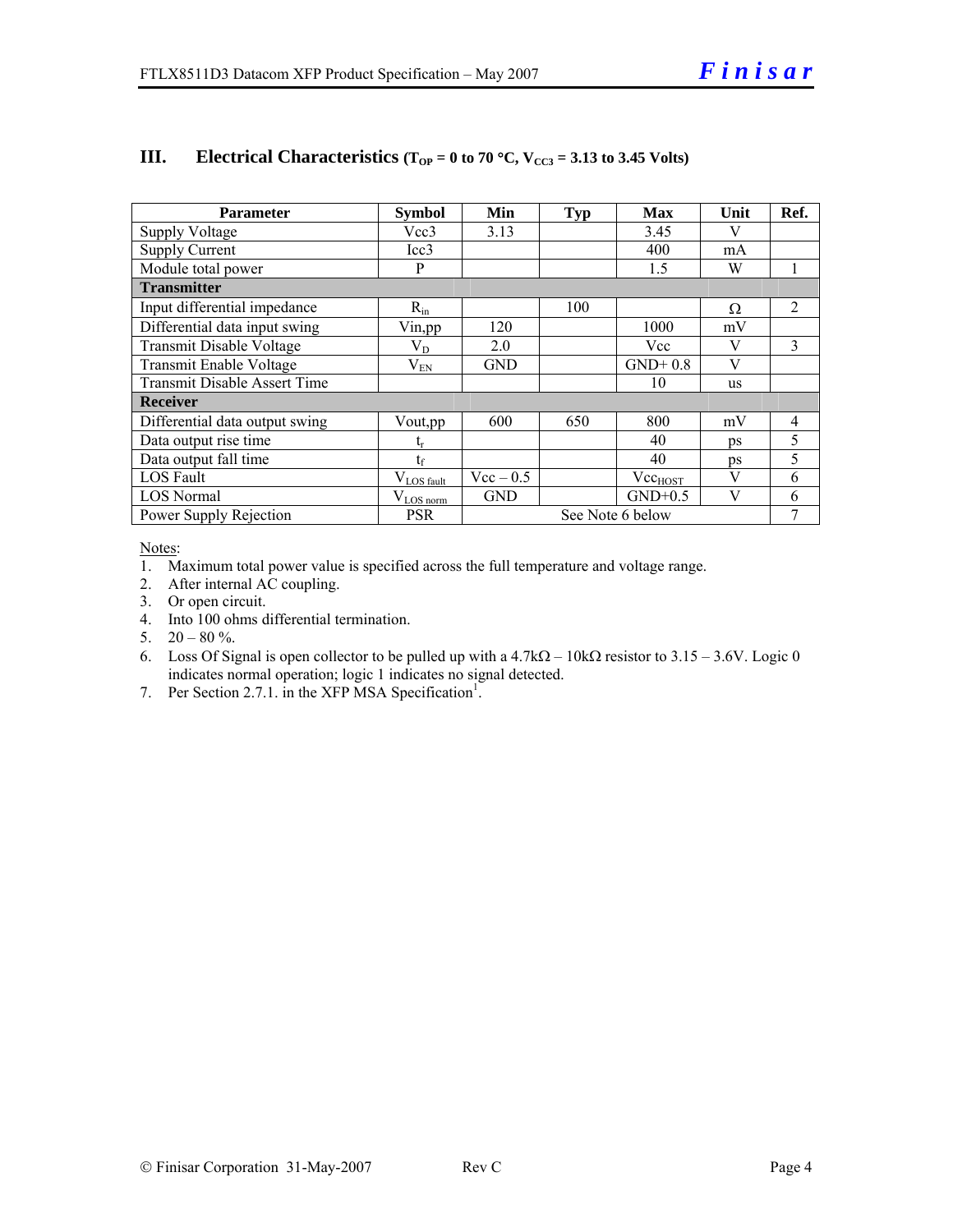| <b>Parameter</b>                     | <b>Symbol</b>                | Min                      | <b>Typ</b> | <b>Max</b> | Unit            | Ref.           |
|--------------------------------------|------------------------------|--------------------------|------------|------------|-----------------|----------------|
| <b>Transmitter</b>                   |                              |                          |            |            |                 |                |
| <b>Optical Modulation Amplitude</b>  | $P_{OMA}$                    | $-2.8$                   | $-1.5$     |            | dBm             |                |
| (OMA)                                |                              |                          |            |            |                 |                |
| <b>Average Optical Power</b>         | $P_{A\underline{VE}}$        | $-5.0$                   |            | $-1.0$     |                 | $\mathbf{1}$   |
| Optical Wavelength                   | λ                            | 840                      | 850        | 860        | nm              |                |
| RMS Spectral Width                   | $\Delta\lambda_{\text{rms}}$ |                          | 0.4        | 0.45       | dB              |                |
| <b>Optical Extinction Ratio</b>      | ER                           | 3.0                      | 5.5        |            | dB              |                |
| Transmitter and Dispersion Penalty   | <b>TDP</b>                   |                          |            | 3.9        | dB              |                |
| Average Launch power of OFF          | $P_{OFF}$                    |                          |            | $-30$      | dBm             |                |
| transmitter                          |                              |                          |            |            |                 |                |
| Tx Jitter                            | $Tx_i$                       | Per 802.3ae requirements |            |            |                 |                |
| <b>Encircled Flux</b>                | $<$ 4.5 $\mu$ m              |                          |            | 30         | $\frac{0}{0}$   | $\overline{2}$ |
|                                      | $<$ 19 $\mu$ m               | 86                       |            |            |                 |                |
| <b>Relative Intensity Noise</b>      | $RIN_{12}OMA$                |                          |            | $-128$     | dB/Hz           |                |
| <b>Receiver</b>                      |                              |                          |            |            |                 |                |
| Receiver Sensitivity (OMA)           | $R_{SENS1}$                  |                          |            | $-11.1$    | dBm             | 3              |
| $(a)$ 10.5Gb/s                       |                              |                          |            |            |                 |                |
| <b>Stressed Receiver Sensitivity</b> | $R_{\text{SENS2}}$           |                          |            | $-7.5$     | d <sub>Bm</sub> | 4              |
| (OMA) @ 10.3Gb/s                     |                              |                          |            |            |                 |                |
| Maximum Input Power                  | $P_{\text{MAX}}$             | $+0.5$                   |            |            | d <sub>Bm</sub> |                |
| Wavelength Range                     | $\lambda_{\mathrm{C}}$       | 840                      |            | 860        | nm              |                |
| <b>Receiver Reflectance</b>          | $R_{rx}$                     |                          |            | $-12$      | dB              |                |
| <b>LOS De-Assert</b>                 | LOS <sub>D</sub>             | $-30$                    |            |            | dBm             |                |
| <b>LOS Assert</b>                    | LOS <sub>A</sub>             |                          | $-20$      | $-12$      | dBm             |                |
| LOS Hysteresis                       |                              | 0.5                      |            |            | dB              |                |

#### **IV.** Optical Characteristics ( $T_{OP} = 0$  to 70 °C,  $V_{CC3} = 3.13$  to 3.45 Volts)

Notes:

1. Average power figures are informative only, per IEEE 802.3ae.

2. Measured into Type A1a (50/125 μm multimode) fiber per ANSI/TIA/EIA-455-203-2.

3. Measured with worst ER; BER<10<sup>-12</sup>;  $2^{31}$  – 1 PRBS.

4. Per IEEE 802.3ae.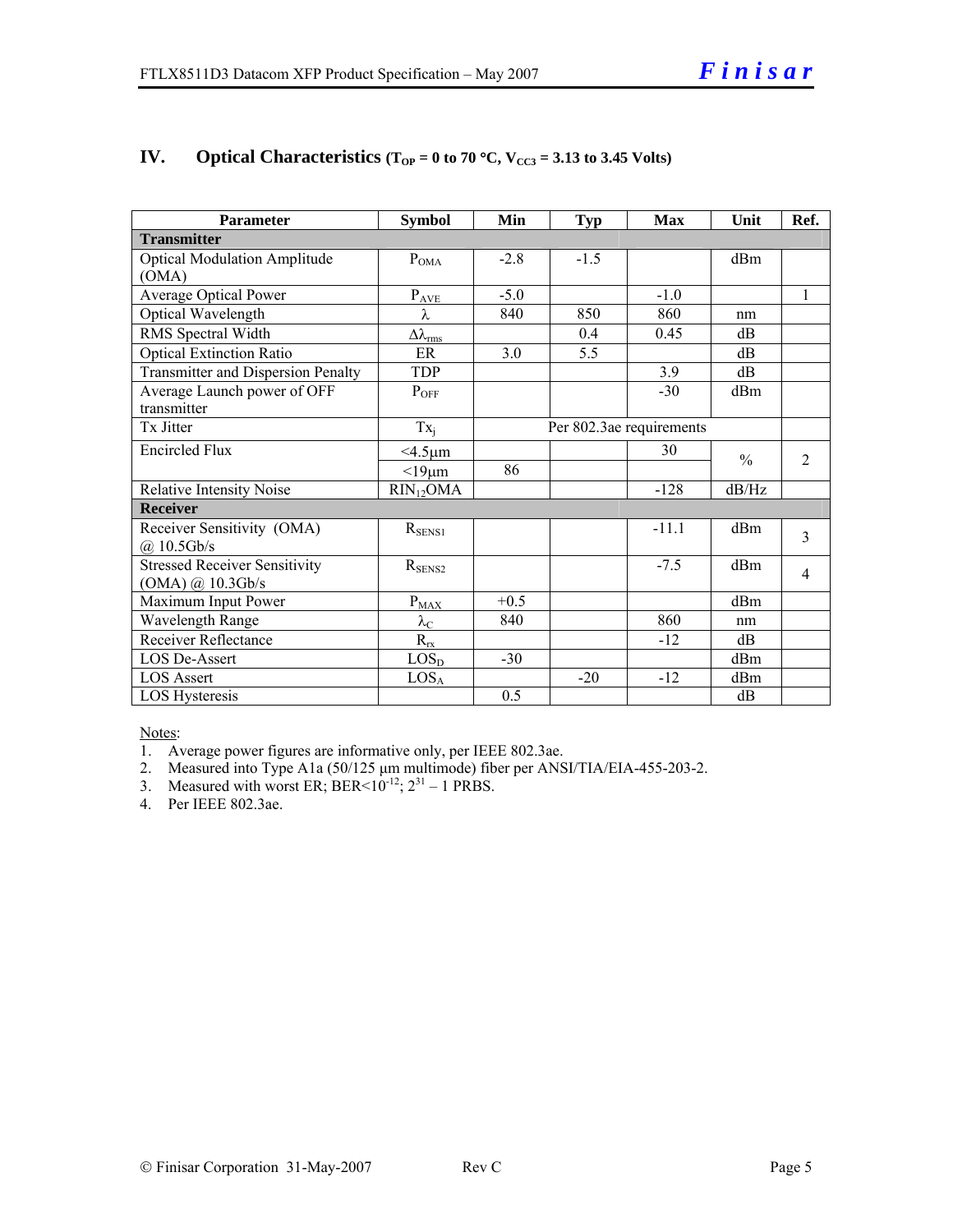#### **V. General Specifications**

| <b>Parameter</b>                     | <b>Symbol</b>                | Min  | <b>Typ</b> | <b>Max</b> | <b>Units</b> | Ref. |  |
|--------------------------------------|------------------------------|------|------------|------------|--------------|------|--|
| <b>Bit Rate</b>                      | BR.                          | 9.95 |            | 10.5       | Gb/s         | 1    |  |
| <b>Bit Error Ratio</b>               | BER                          |      |            | $10^{-12}$ |              | 2    |  |
| <b>Maximum Supported Distances</b>   |                              |      |            |            |              |      |  |
| Fiber Type<br>850nm OFL<br>Bandwidth |                              |      |            |            |              |      |  |
|                                      | 160MHz-km                    |      |            |            | 26           |      |  |
| $62.5 \mu m$                         | OM <sub>1</sub><br>200MHz-km | Lmax |            |            | 33           | m    |  |
|                                      | 400MHz-km                    |      |            |            | 66           |      |  |
| $50 \mu m$                           | OM <sub>2</sub><br>500MHz-km | Lmax |            |            | 82           | m    |  |
|                                      | OM3<br>2000MHz-km            |      |            |            | 300          |      |  |

Notes:

1. 10GBASE-SR/SW, 1200-Mx-SN-I

2. Tested with a  $2^{31} - 1$  PRBS

#### **VI. Environmental Specifications**

Finisar XFP transceivers have an operating temperature range from  $0^{\circ}$ C to +70 $^{\circ}$ C case temperature.

| Parameter                         | Svmbol          | Min | $\mathbf{T}_{\mathbf{V}\mathbf{p}}$ | Max | $\mathbf{v}_{\text{hits}}$ | Ref. |
|-----------------------------------|-----------------|-----|-------------------------------------|-----|----------------------------|------|
| <b>Case Operating Temperature</b> | $\mathbf{L}$ op |     |                                     | Πſ  | $\circ$                    |      |
| Storage Temperature               | Ē<br>⊥ sto      | -40 |                                     |     | $\circ$                    |      |

#### **VII. Regulatory Compliance**

Finisar XFP transceivers are Class 1 Laser Products. They are certified per the following standards:

| <b>Feature</b>       | <b>Agency</b>   | <b>Standard</b>                       | <b>Certificate</b><br><b>Number</b> |
|----------------------|-----------------|---------------------------------------|-------------------------------------|
| Laser Eye<br>Safety  | <b>FDA/CDRH</b> | IEC60825                              | 9210176-77                          |
| Laser Eye<br>Safety  | TÜV             | EN60825                               | 72052602                            |
| Electrical<br>Safety | TÜV             | EN 60950                              | 72052602                            |
| Electrical<br>Safety | <b>UL/CSA</b>   | CLASS 3862.07<br><b>CLASS 3862.87</b> | 1439230                             |

Copies of the referenced certificates are available at Finisar Corporation upon request.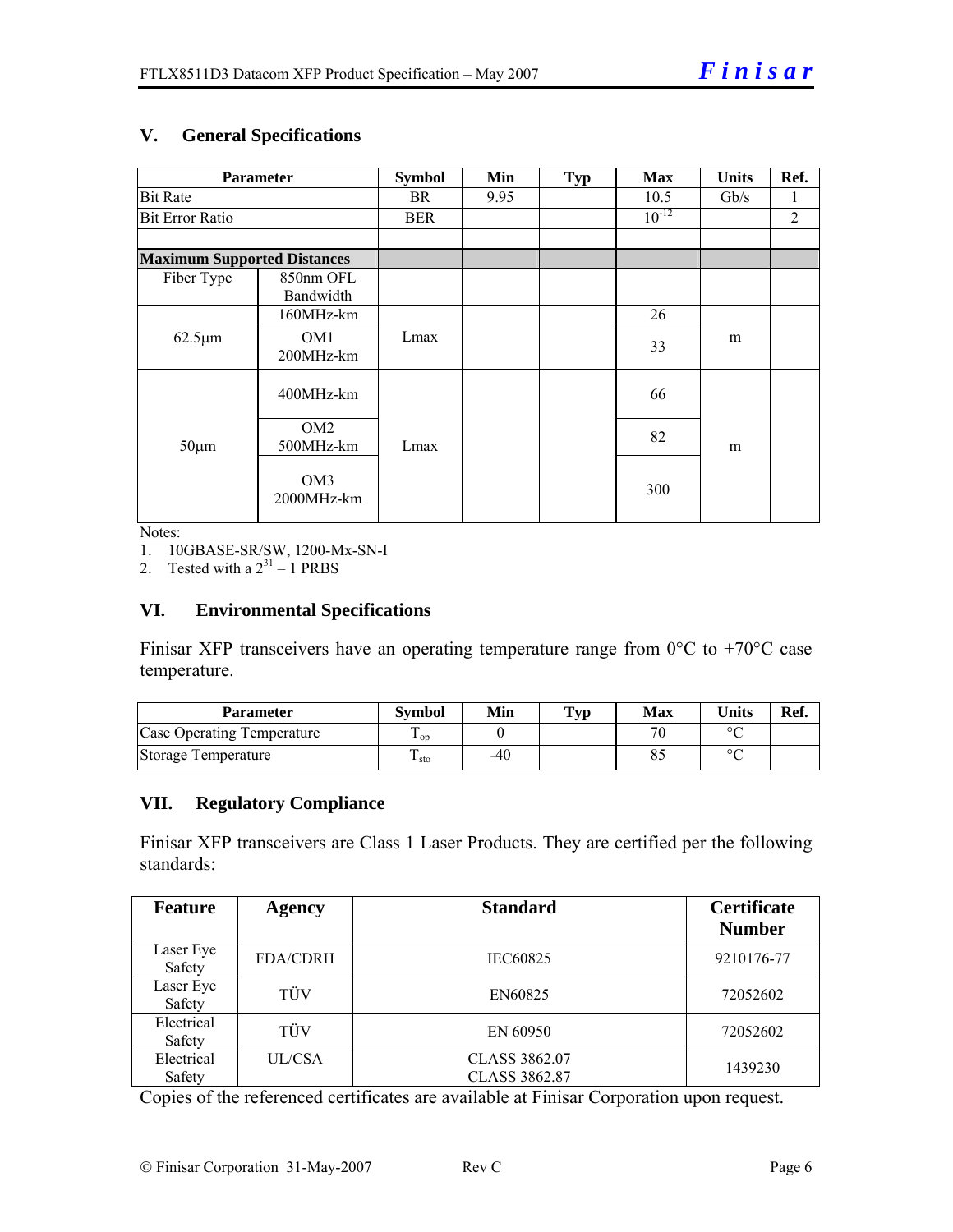#### **VIII. Digital Diagnostic Functions**

As defined by the XFP  $MSA<sup>1</sup>$ , Finisar XFP transceivers provide digital diagnostic functions via a 2-wire serial interface, which allows real-time access to the following operating parameters:

- Transceiver temperature
- Laser bias current
- Transmitted optical power
- Received optical power
- Transceiver supply voltage

It also provides a sophisticated system of alarm and warning flags, which may be used to alert end-users when particular operating parameters are outside of a factory-set normal range.

The operating and diagnostics information is monitored and reported by a Digital Diagnostics Transceiver Controller (DDTC) inside the transceiver, which is accessed through the 2-wire serial interface. When the serial protocol is activated, the serial clock signal (SCL pin) is generated by the host. The positive edge clocks data into the XFP transceiver into those segments of its memory map that are not write-protected. The negative edge clocks data from the XFP transceiver. The serial data signal (SDA pin) is bi-directional for serial data transfer. The host uses SDA in conjunction with SCL to mark the start and end of serial protocol activation. The memories are organized as a series of 8-bit data words that can be addressed individually or sequentially. The 2-wire serial interface provides sequential or random access to the 8 bit parameters, addressed from 000h to the maximum address of the memory.

For more detailed information including memory map definitions, please see Finisar Application Note AN-2035 "Digital Diagnostic Monitoring Interface for XFP Optical Transceivers", or the XFP MSA Specification<sup>1</sup>.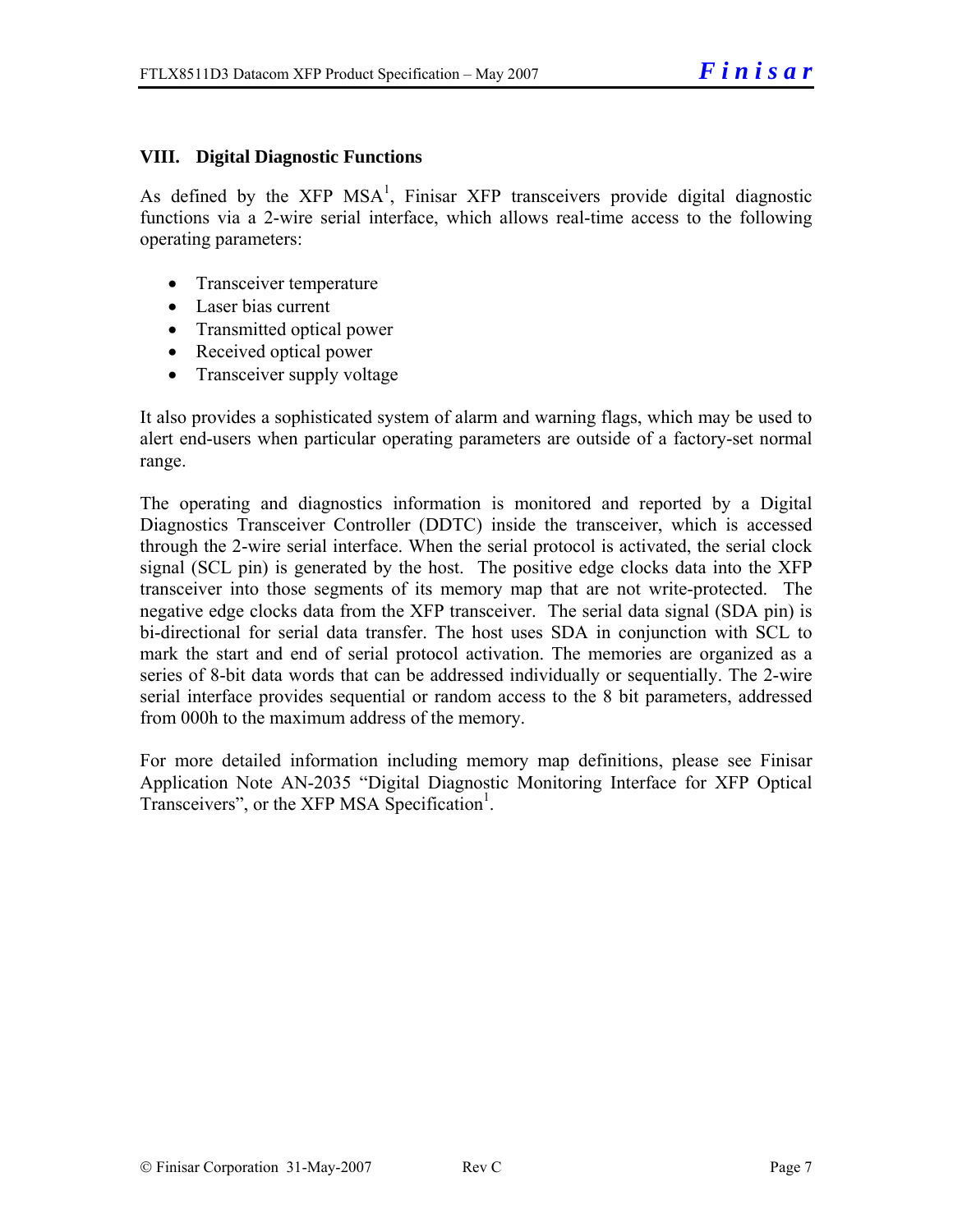#### **IX. Mechanical Specifications**

Finisar's XFP transceivers are compliant with the dimensions defined by the XFP Multi-Sourcing Agreement (MSA). Bail color is beige.



**XFP Transceiver (dimensions are in mm)**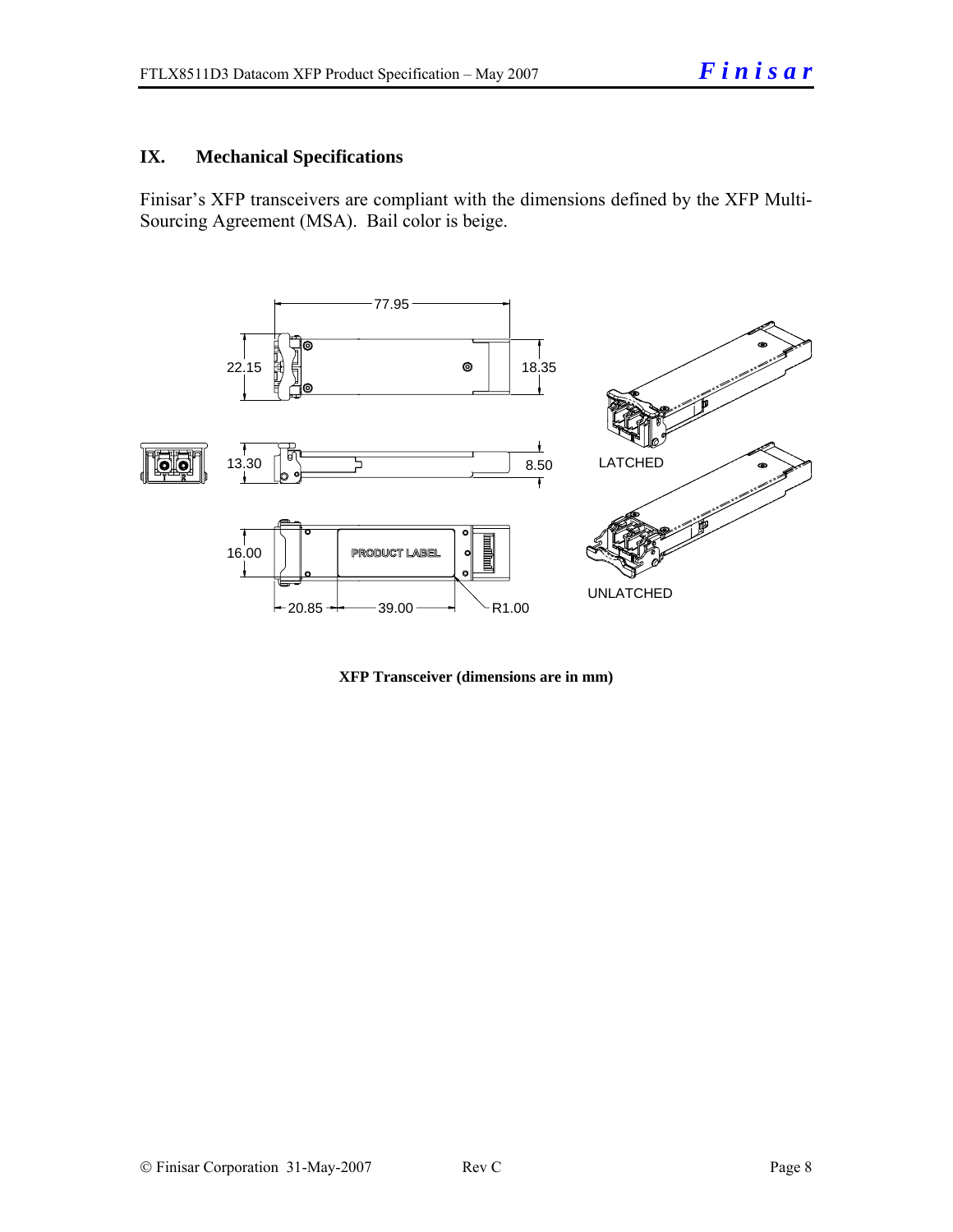

#### **X. PCB Layout and Bezel Recommendations**

**XFP Host Board Mechanical Layout (dimensions are in mm)**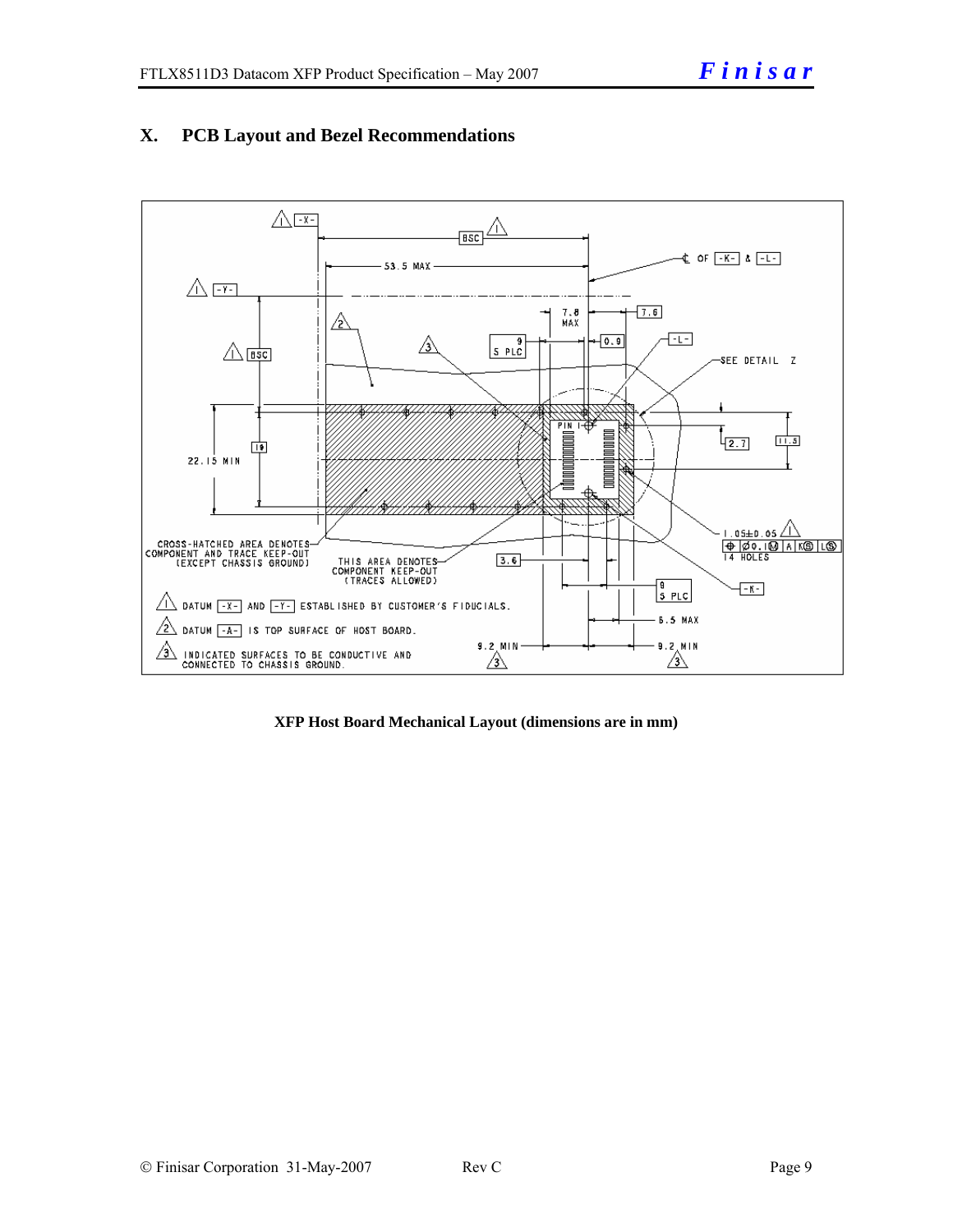

**XFP Detail Host Board Mechanical Layout (dimensions are in mm)** 



#### **XFP Recommended Bezel Design (dimensions are in mm)**